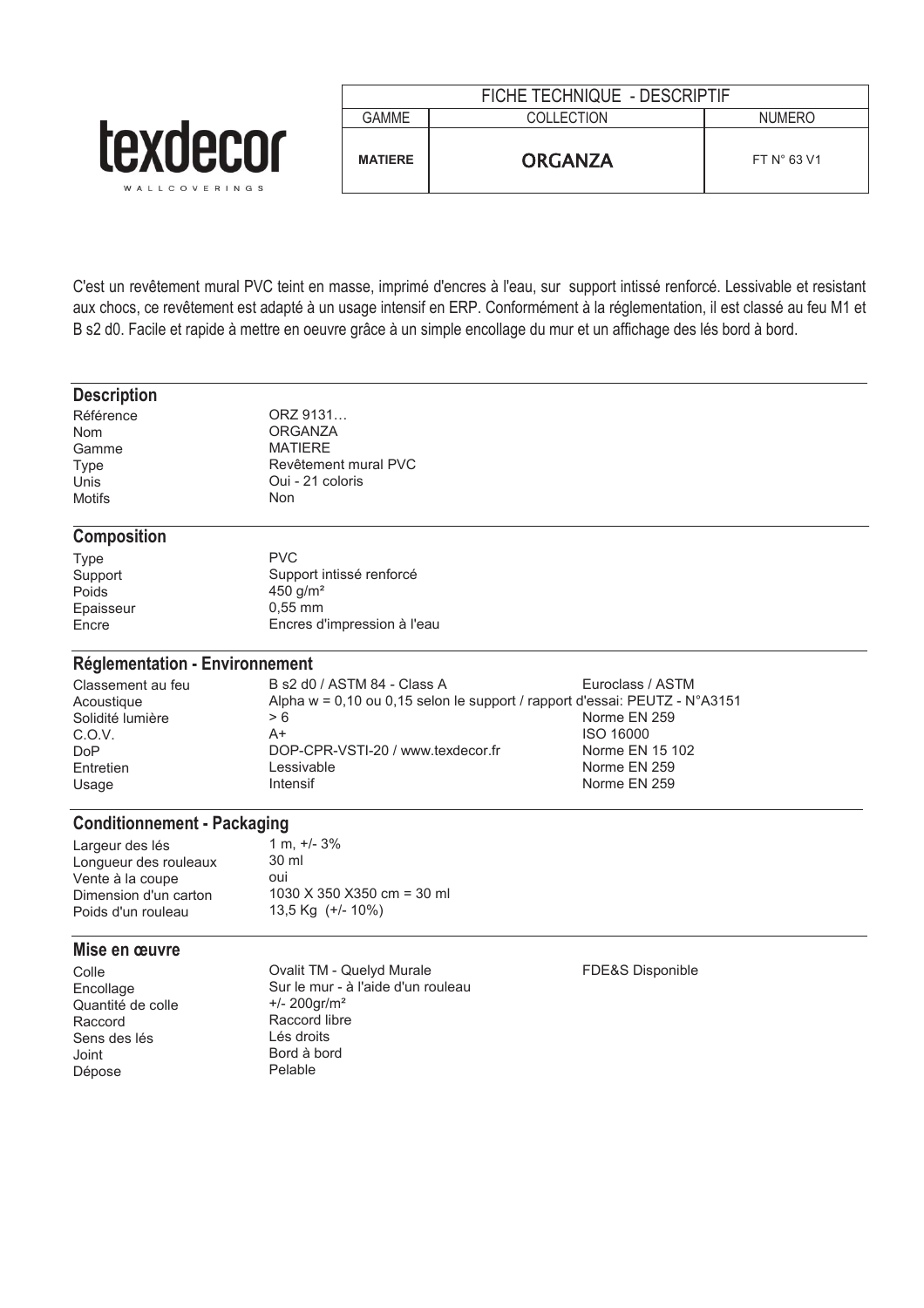|                                  | TECHNICAL DATA SHEET - DESCRIPTION |                |                      |
|----------------------------------|------------------------------------|----------------|----------------------|
|                                  | <b>RANGE</b>                       | COLLECTION     | <b>NUMBER</b>        |
| <b>LEXQECOL</b><br>WALLCOVERINGS | <b>MATIERE</b>                     | <b>ORGANZA</b> | FT $N^{\circ}$ 63 V1 |

This is a through-coloured PVC wallcovering, printed using water-based inks, on a high-tear non-woven backing. Extra washable and impact resistant, this wallcovering is suitable for intensive use in public buildings. In line with regulations, it has M1 and B s2 d0 fire resistance rating. Quick and easy to hang. Simply paste the wall and align the edges of each strip.

| <b>Description</b>               |                                                                                        |                                    |
|----------------------------------|----------------------------------------------------------------------------------------|------------------------------------|
| Item code                        | ORZ 9131                                                                               |                                    |
| Name                             | ORGANZA                                                                                |                                    |
| Range                            | <b>MATIERE</b>                                                                         |                                    |
| <b>Type</b>                      | <b>PVC</b> wallcovering                                                                |                                    |
| Plain                            | Yes - 21 colours                                                                       |                                    |
| Patterned                        | <b>No</b>                                                                              |                                    |
| <b>Composition</b>               |                                                                                        |                                    |
| <b>Type</b>                      | <b>PVC</b>                                                                             |                                    |
| <b>Backing</b>                   | High-tear non-woven backing                                                            |                                    |
| Weight                           | 450 $g/m2$                                                                             |                                    |
| <b>Thickness</b>                 | $0.55$ mm                                                                              |                                    |
| Ink                              | Water-based printing inks                                                              |                                    |
| <b>Regulations - Environment</b> |                                                                                        |                                    |
| Fire rating                      | B s2 d0 / ASTM 84 - Class A                                                            | Euroclass / ASTM                   |
| Acoustics                        | Alpha $w = 0,10$ or 0,15 according to the substrate / acoustic report: PEUTZ - N°A3151 |                                    |
| Light fastness                   | > 6                                                                                    | Standard EN 259                    |
| <b>VOCs</b>                      | A+                                                                                     | <b>ISO 16000</b>                   |
| CE marking                       | DOP-CPR-VSTI-20 / www.texdecor.fr                                                      | Standard EN 15 102                 |
| Care                             | Extra washable<br>Intensive                                                            | Standard EN 259<br>Standard EN 259 |
| Use                              |                                                                                        |                                    |
| <b>Packing - Packaging</b>       |                                                                                        |                                    |
| Size of widths                   | $1 m, +/- 3%$                                                                          |                                    |
| Length of roll                   | 30 lm                                                                                  |                                    |
| Partial sale to order            | Yes                                                                                    |                                    |
| Box size                         | 1030 X 350 X 350 cm = 30 lm                                                            |                                    |
| Weight of a roll                 | 13,5 Kg (+/- 10%)                                                                      |                                    |
| <b>Hanging</b>                   |                                                                                        |                                    |
| Adhesive                         | Ovalit TM - Quelyd Murale                                                              | <b>MSDS</b> available              |
| Adhesive instructions            | Apply to the wall, using a roller                                                      |                                    |
| Quantity of adhesive             | $+/- 200$ gr/m <sup>2</sup>                                                            |                                    |
| Match                            | Free match                                                                             |                                    |
| Hanging direction                | Straight strips                                                                        |                                    |
| Seam                             | Edge to edge                                                                           |                                    |
|                                  |                                                                                        |                                    |
| Removal                          | Pelable                                                                                |                                    |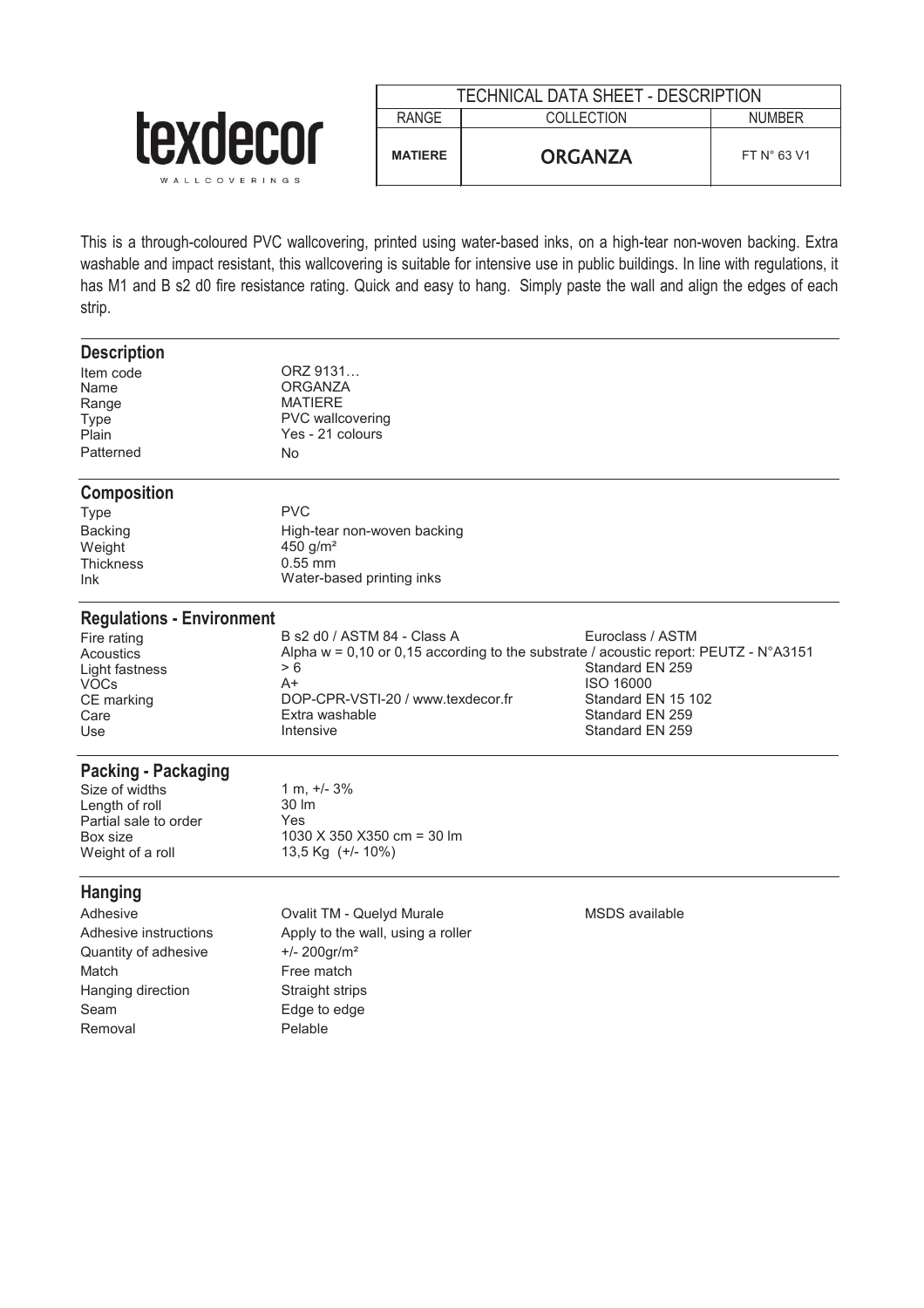|                           | FICHA TÉCNICA - DESCRIPCIÓN |                |                      |
|---------------------------|-----------------------------|----------------|----------------------|
|                           | <b>GAMA</b>                 | COLLECTION     | <b>NUMERO</b>        |
| texdecor<br>WALLCOVERINGS | <b>MATIERE</b>              | <b>ORGANZA</b> | FT $N^{\circ}$ 63 V1 |

Se trata de un revestimiento mural en PVC tintado en la masa, imprimido con tintas a base de agua sobre un soporte no tejido reforzado. Extra lavable, resistente a los golpes, este revestimiento se adapta al uso intensivo en establecimientos abiertos al público. En conformidad con la reglamentación, tiene una clasificación antiincendios M1 y B s2 d0. De colocación rápida y fácil mediante simple encolado de la pared y una presentación de las tiras borde con borde.

#### **Descripción**

Gama MATIERE<br>Tipo Revestimi Motivos

Referencia ORZ 9131...<br>Nombre ORGANZA Nombre ORGANZA<br>Gama MATIERE Tipo Revestimiento mural PVC Sí - 21 colores

#### **Composición**

| Tipo    |  |
|---------|--|
| Soporte |  |
| Peso    |  |
| Grosor  |  |
| Tinta   |  |

PVC Soporte no tejido reforzado 450 g/m<sup>2</sup>  $0.55$  mm Tintas de impresión a base de agua

# **Reglamentación - Medio ambiente**<br>Clasificación antijncendios B s2 d0 /

Clasificación antiincendios B s2 d0 / ASTM 84 - Class A Euroclass / ASTM<br>Acústica Alpha w = 0.10 or 0.15 segun soporte / cf informe: PEUTZ - N°A31 Alpha w = 0,10 or 0,15 segun soporte / cf informe: PEUTZ - N°A3151 > 6 Solidez ante la luz  $> 6$ <br>C.O.V. A+ A+ Norma EN 250 16000 C.O.V. A+ ISO 16000 DoP DOP-CPR-VSTI-20 / www.texdecor.fr Morma EN 15.102<br>Cuidados Extra lavable Cuidados Extra Porta EN 259 Cuidados Extra lavable Norma EN 259 Uso Intensivo Norma EN 259

# **Acondicionamiento - Embalaje**<br>Ancho de las tiras 1 m. +/- 3%

Ancho de las tiras  $1 \text{ m}$ ,  $+$ <br>1 ongitud de los rollos  $30 \text{ m}$ Longitud de los rollos 30<br>Venta al corte 31 Venta al corte<br>Medidas de la caja

1030 X 350 X 350 cm = 30 ml<br>Medidas de la caja de 1030 X 350 X 350 cm = 30 ml<br>13,5 Kg (+/- 10%) 13,5 Kg (+/- 10%)

#### **Colocación**

Cantidad de cola +/- 200gr/m² Empalme Junta libre Sentido de colocación Sin invertir los paños Junta Borde con borde Despegado Pelable

Cola Ovalit TM - Quelyd Murale FDMS Disponible En la pared, con un rodillo